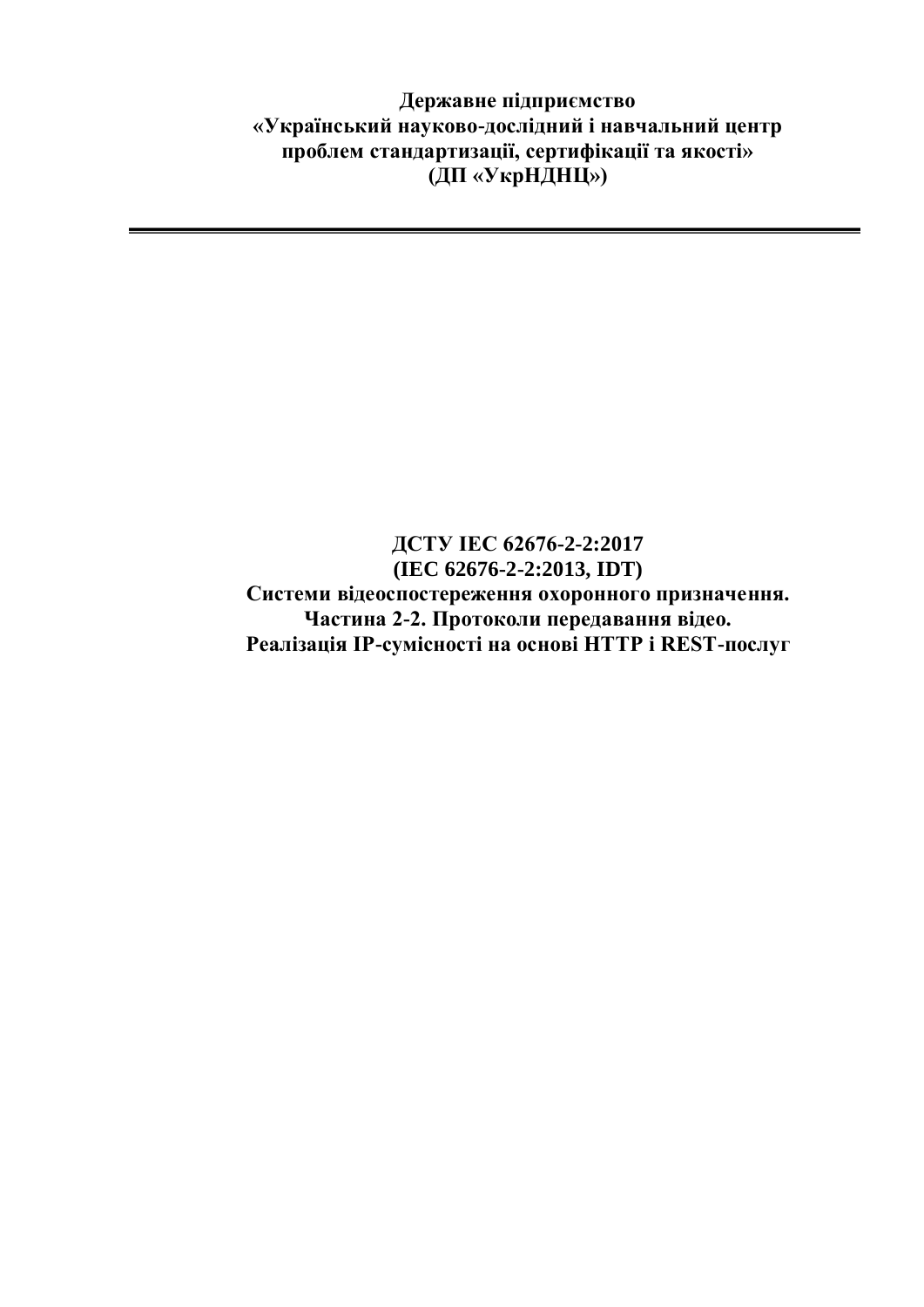IEC 62676-2-2:2013 Video surveillance systems for use in security applications — Part 2-2: Video transmission protocols — IP interoperability implementation based on HTTP and REST services

Прийнято як національний стандарт методом підтвердження за позначенням ДСТУ IEC 62676-2-2:2017 Системи відеоспостереження охоронного призначення. Частина 2-2. Протоколи передавання відео. Реалізація IPсумісності на основі HTTP і REST-послуг

Наказ від 30.12.2017 № 413

Чинний від 15 грудня 2017 року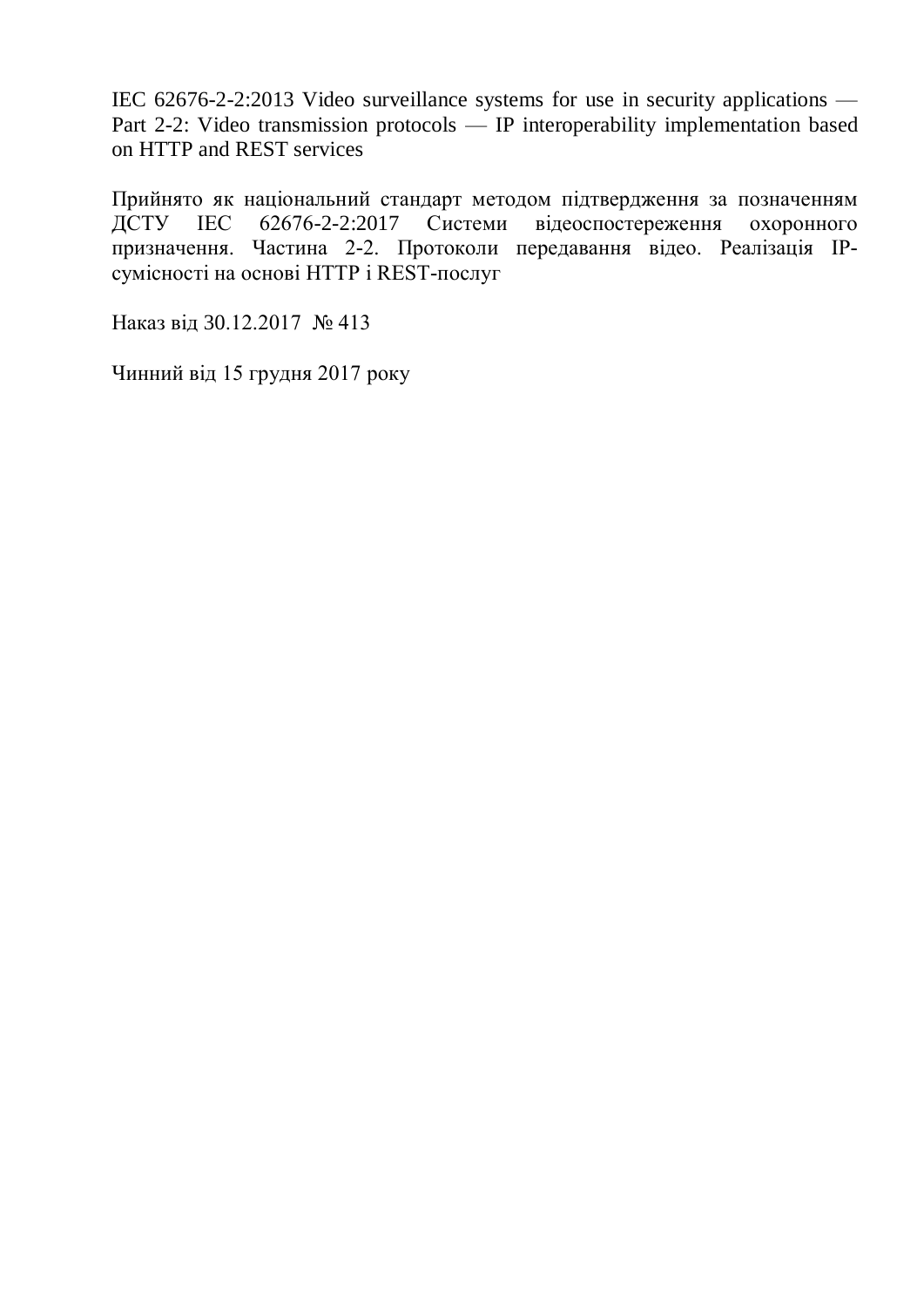## **CONTENTS**

FOREWORD INTRODUCTION

1 Scope

- 2 Normative references
- 3 Abbreviations
- 4 Overview
- 5 Design considerations
- 5.1 General
- 5.2 REST overview
- 5.3 Conformance
- 5.4 HTTP methods and REST
- 5.5 HTTP status codes and REST
- 5.6 Unique identifiers
- 5.7 ID encoding
- 6 Architecture and namespace
- 7 System flow
- 7.1 Genera
- 7.2 Service discovery
- 7.3 Persistent connections
- 7.4 Authentication
- 7.5 Access restrictions
- 7.6 Setting configurations
- 7.7 Getting configurations
- 7.8 Getting capabilities
- 7.9 Uploading data
- 7.10 Receiving data
- 7.11 Operations
- 7.12 Diagnostics
- 7.13 Response status
- 7.14 Processing rules
- 8 XML modeling
- 8.1 File format
- 8.2 Data structures
- 8.3 Lists
- 8.4 Capabilities
- 9 Custom services and resources
- 10 Interface design
- 10.1 General
- 10.2 Protocol
- 10.3 Hostname
- 10.4 Port
- 10.5 URI
- 10.6 Query string